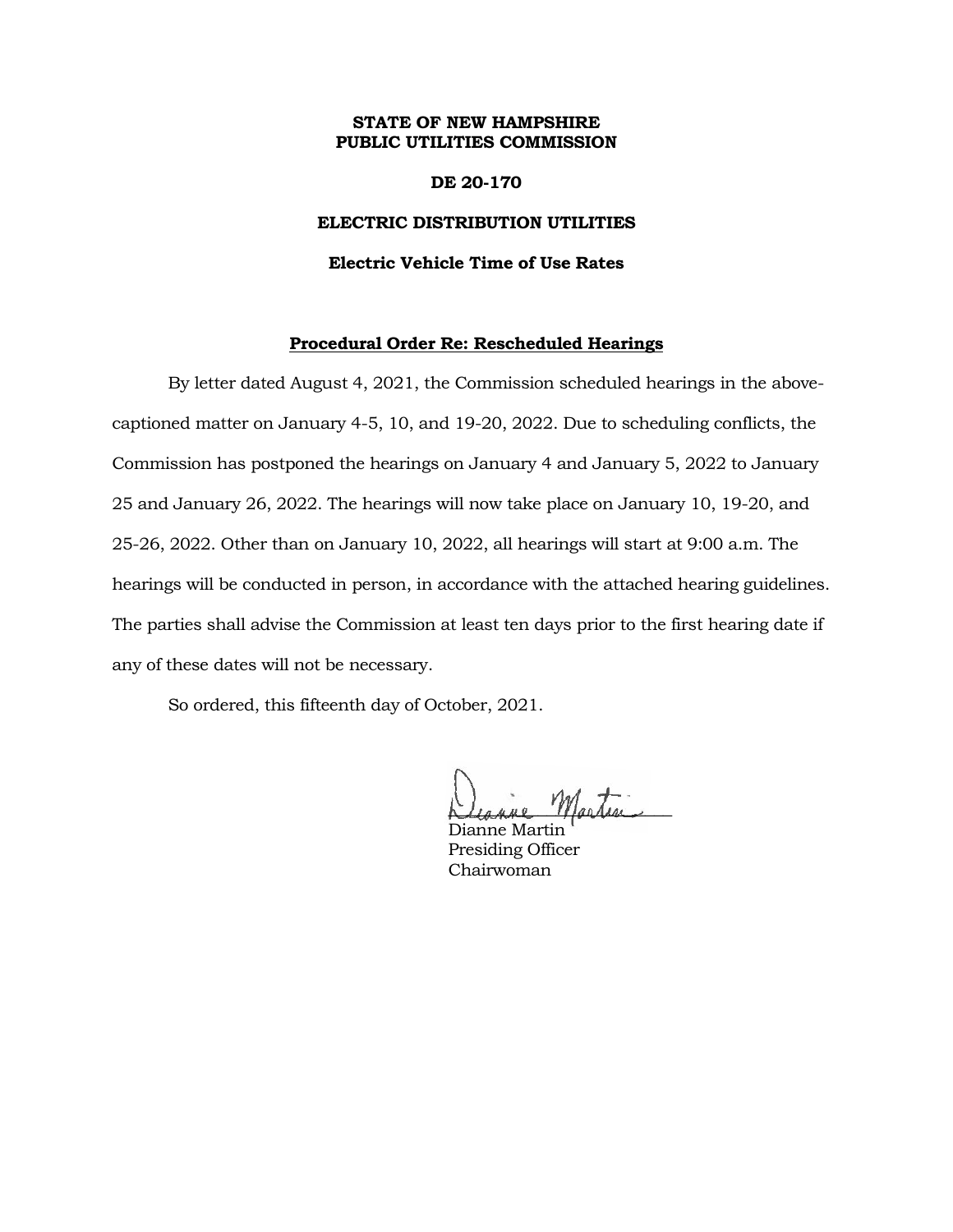# Service List - Docket Related

Docket# : 20-170

Printed: 10/15/2021

Email Addresses

ClerksOffice@puc.nh.gov nhregulatory@eversource.com tga@tga3.com asbury@unitil.com clifton.below@lebanonNH.gov kevin.boughan@eversource.com kelly@cleanenergynh.org brian.d.buckley@energy.nh.gov davecaron@derrynh.org richard.t.chagnon@energy.nh.gov jessica.chiavara@eversource.com edward.davis@eversource.com matthew.deal@chargepoint.com mdean@mdeanlaw.net allen.desbiens@eversource.com sdunbar@keyesfox.com sam@cleanenergynh.org Brianna@cleanenergynh.org matthew.fossum@eversource.com mikefowler@derrynh.org thomas.c.frantz@energy.nh.gov michael.goldman@eversource.com gouldingc@unitil.com Everett.Hammond@LebanonNH.gov maureen.karpf@libertyutilities.com Goksin.Kavlak@brattle.com george.knowles@eversource.com nkrakoff@clf.org donald.kreis@oca.nh.gov marc.lemenager@eversource.com melansona@nhec.com erica.menard@eversource.com kevin.miller@chargepoint.com Brian@necsema.net jeff.moulton5@gmail.com Shaun.Mulholland@LebanonNH.gov steven.mullen@libertyutilities.com nawazelski@unitil.com